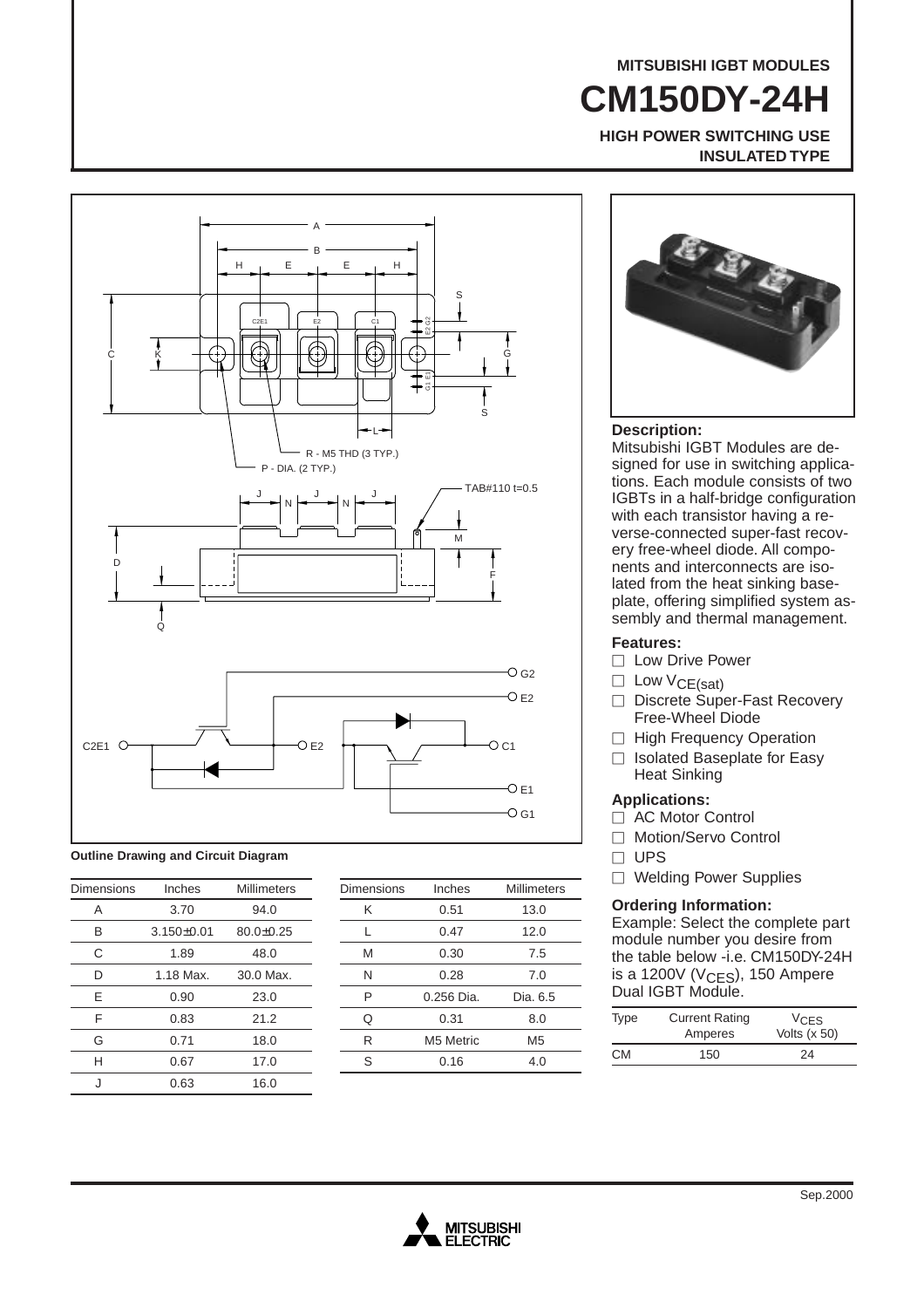## **CM150DY-24H HIGH POWER SWITCHING USE INSULATED TYPE**

## **Absolute Maximum Ratings, Tj = 25** °**C unless otherwise specified**

|                                                                                    | Symbol                 | Ratings       | Units        |
|------------------------------------------------------------------------------------|------------------------|---------------|--------------|
| Junction Temperature                                                               | Ti                     | $-40$ to 150  | $^{\circ}C$  |
| Storage Temperature                                                                | $T_{\text{stg}}$       | $-40$ to 125  | $^{\circ}C$  |
| Collector-Emitter Voltage (G-E SHORT)                                              | <b>V<sub>CES</sub></b> | 1200          | <b>Volts</b> |
| Gate-Emitter Voltage (C-E SHORT)                                                   | VGES                   | ±20           | Volts        |
| Collector Current ( $T_C = 25^{\circ}C$ )                                          | <sub>IC</sub>          | 150           | Amperes      |
| <b>Peak Collector Current</b>                                                      | <sup>I</sup> CM        | $300*$        | Amperes      |
| Emitter Current** ( $T_C = 25^{\circ}C$ )                                          | ΙE                     | 150           | Amperes      |
| Peak Emitter Current**                                                             | <sup>I</sup> EM        | $300*$        | Amperes      |
| Maximum Collector Dissipation (T <sub>C</sub> = 25°C, T <sub>i</sub> $\leq$ 150°C) | $P_C$                  | 1100          | Watts        |
| Mounting Torque, M5 Main Terminal                                                  |                        | $1.47 - 1.96$ | $N \cdot m$  |
| Mounting Torque, M6 Mounting                                                       |                        | $1.96 - 2.94$ | $N \cdot m$  |
| Weight                                                                             |                        | 270           | Grams        |
| Isolation Voltage (Main Terminal to Baseplate, AC 1 min.)                          | $V_{\mathsf{iso}}$     | 2500          | <b>Vrms</b>  |

\*Pulse width and repetition rate should be such that the device junction temperature (T<sub>j</sub>) does not exceed T<sub>j(max)</sub> rating.<br>\*\*Represents characteristics of the anti-parallel, emitter-to-collector free-wheel diode (FWDi).

#### **Static Electrical Characteristics, Tj = 25** °**C unless otherwise specified**

| Characteristics                             | Symbol       | <b>Test Conditions</b>                               | Min. | Typ. | Max.                     | Units |
|---------------------------------------------|--------------|------------------------------------------------------|------|------|--------------------------|-------|
| Collector-Cutoff Current                    | <b>CES</b>   | $V_{CF} = V_{CFS}$ , $V_{GF} = 0V$                   |      |      | 1.0                      | mA    |
| Gate Leakage Current                        | IGES         | $VGE = VGES, VCE = 0V$                               |      |      | 0.5                      | μA    |
| Gate-Emitter Threshold Voltage              | $V_{GE(th)}$ | $I_C = 15mA$ , $V_{CF} = 10V$                        | 4.5  | 6.0  | 7.5                      | Volts |
| <b>Collector-Emitter Saturation Voltage</b> | VCE(sat)     | $I_C = 150A$ , $V_{GF} = 15V$                        |      | 2.5  | $3.4**$                  | Volts |
|                                             |              | $I_C = 150A$ , $V_{GE} = 15V$ , $T_i = 150^{\circ}C$ |      | 2.25 | $\overline{\phantom{0}}$ | Volts |
| <b>Total Gate Charge</b>                    | QG           | $V_{CC}$ = 600V, $I_C$ = 150A, $V_{GF}$ = 15V        |      | 750  | $\overline{\phantom{0}}$ | nC    |
| <b>Emitter-Collector Voltage</b>            | $V_{EC}$     | $I_F = 150A$ , $V_{GF} = 0V$                         |      | -    | 3.5                      | Volts |
|                                             |              |                                                      |      |      |                          |       |

Pulse width and repetition rate should be such that device junction temperature rise is negligible.

## **Dynamic Electrical Characteristics, Tj = 25** °**C unless otherwise specified**

| Characteristics              |                               | Symbol           | <b>Test Conditions</b>                                    | Min. | Typ. | Max. | Units |
|------------------------------|-------------------------------|------------------|-----------------------------------------------------------|------|------|------|-------|
| Input Capacitance            |                               | $C_{\text{ies}}$ |                                                           |      |      | 30   | nF    |
| <b>Output Capacitance</b>    |                               | C <sub>oes</sub> | $VGF = 0V$ , $VCF = 10V$                                  |      |      | 10.5 | nF    |
| Reverse Transfer Capacitance |                               | $C_{res}$        |                                                           |      |      | 6    | nF    |
| Resistive                    | Turn-on Delay Time            | $t_{d(on)}$      |                                                           |      |      | 250  | ns    |
| Load                         | <b>Rise Time</b>              | τŗ               | $V_{C}$ = 600V, $I_C$ = 150A,                             |      |      | 350  | ns    |
| Switching                    | <b>Turn-off Delay Time</b>    | $t_{d(off)}$     | $V_{GE1} = V_{GE2} = 15V$ , R <sub>G</sub> = 2.1 $\Omega$ |      |      | 300  | ns    |
| Times                        | Fall Time                     | tŕ               |                                                           |      |      | 350  | ns    |
| Diode Reverse Recovery Time  |                               | trr              | $I_F = 150A$ , di $I_F/dt = -300A/\mu s$                  |      |      | 250  | ns    |
|                              | Diode Reverse Recovery Charge | $Q_{rr}$         | $I_F = 150A$ , $di_F/dt = -300A/us$                       | -    | 1.11 | -    | μC    |

## **Thermal and Mechanical Characteristics, Tj = 25** °**C unless otherwise specified**

| Characteristics                      | Svmbol                                          | <b>Test Conditions</b>             | Min. | Tvp. | Max.  | Units         |
|--------------------------------------|-------------------------------------------------|------------------------------------|------|------|-------|---------------|
| Thermal Resistance, Junction to Case | $R_{th(i-c)}$                                   | Per IGBT                           |      |      | 0.11  | $\degree$ C/W |
| Thermal Resistance, Junction to Case | $R_{th(i-c)}$                                   | Per FWDi                           |      |      | 0.24  | $\degree$ C/W |
| <b>Contact Thermal Resistance</b>    | $\mathsf{R}_{\mathsf{th}(\mathsf{c}\text{-f})}$ | Per Module, Thermal Grease Applied | -    |      | 0.065 | $\degree$ C/W |

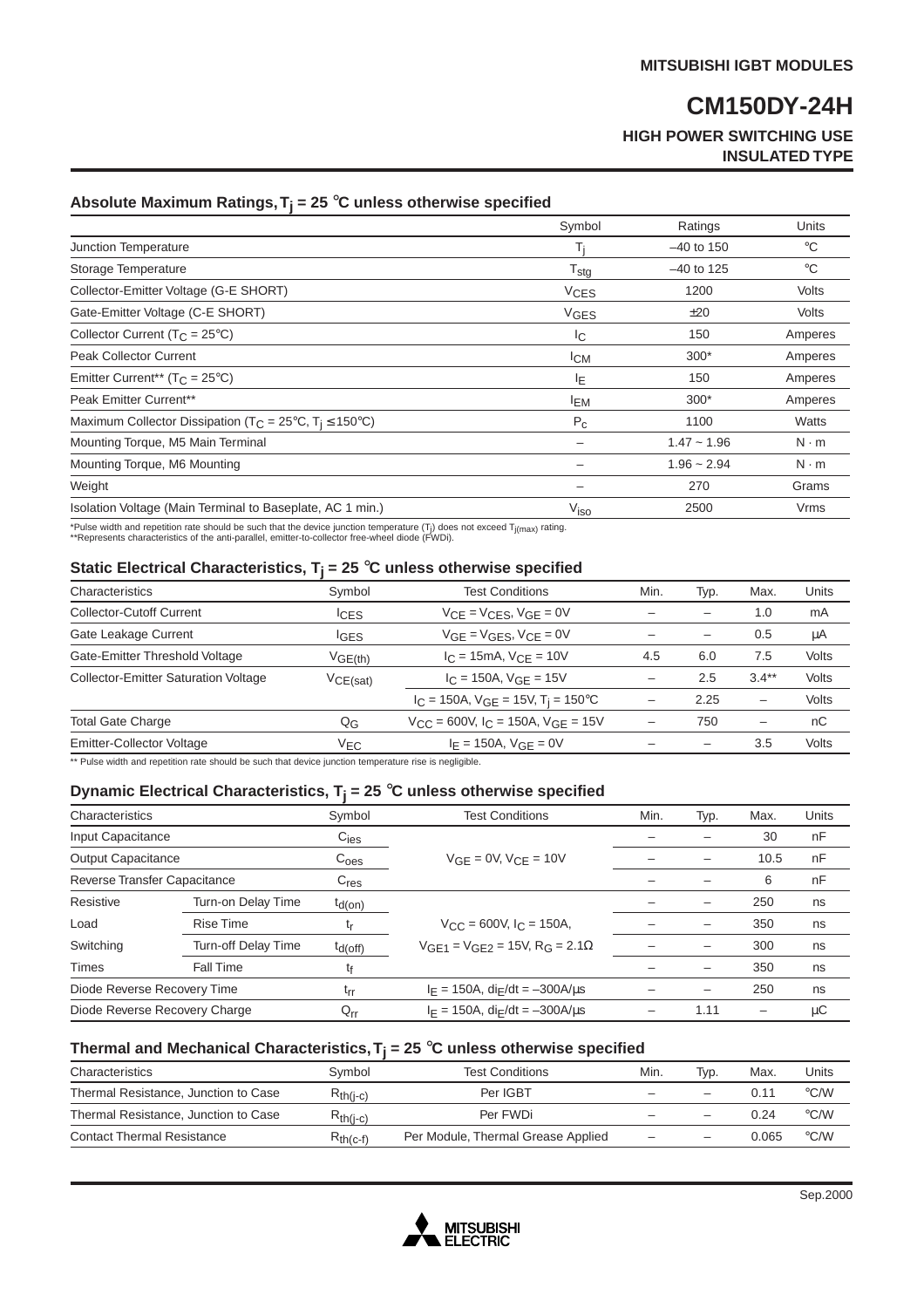## **CM150DY-24H HIGH POWER SWITCHING USE INSULATED TYPE**